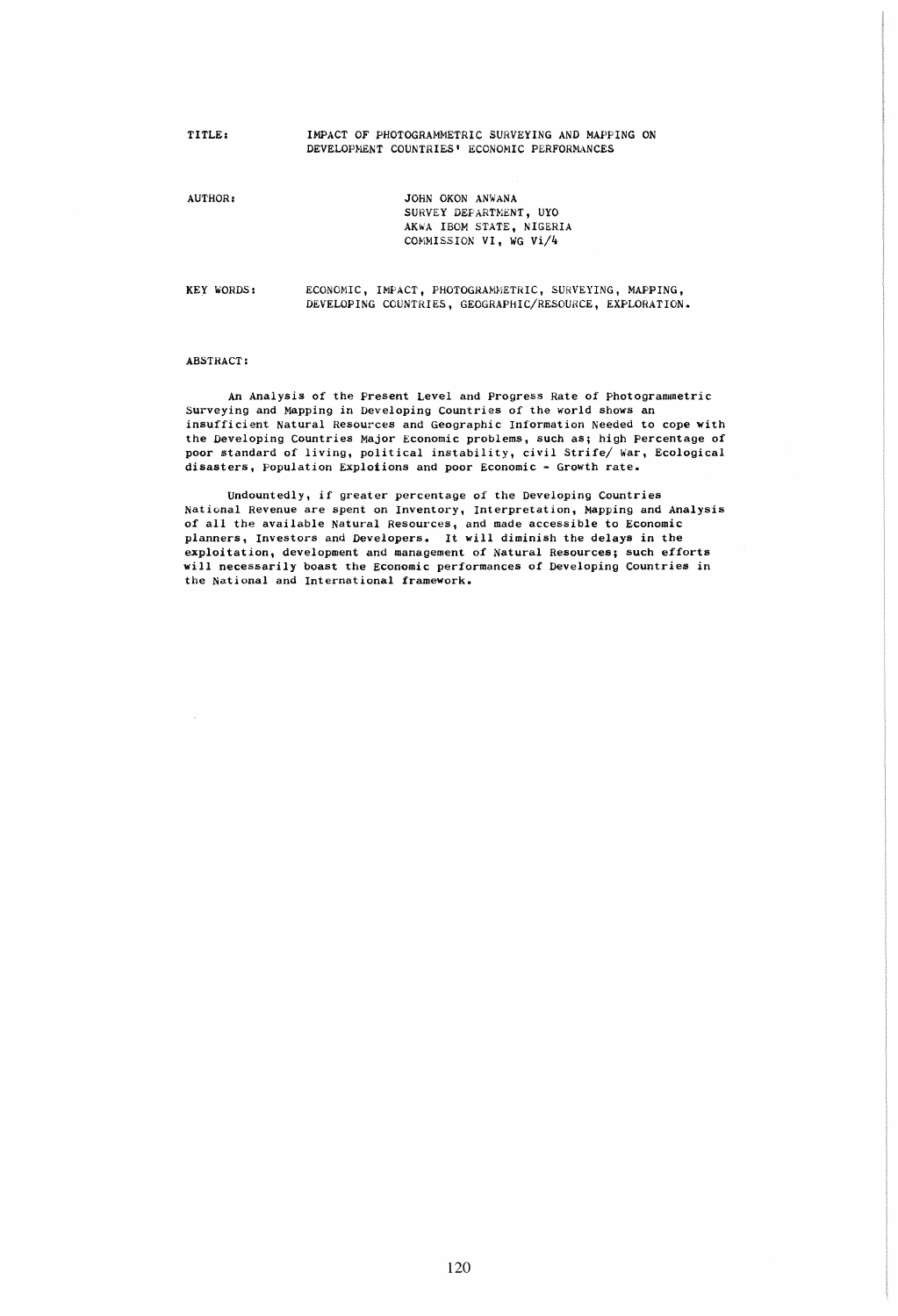## INTRODUCTION

One of the major reasons for the persistence under development in many countries of the world today is due to inadequate Exploitation and development of all existing Natural Resources. On the other hand, the few developed wealth are not evenly distributed. The results of course are: The high percentage of poor standard of living, political instability, wars or civil strife, population ExpIation, Ecological Disasters, and Low Economic growth rate.

Other reasons might be historical factors, Religious Conditions, or even the Climatic Environment of countries.

Existing Economic System in most developing countries of the world do not make adequate and appropriate budgetory allocation for the acquisitions, processing, analysis, and convertion of all available Natural Resources data into a form that represent a valuable information that could attract investment from developed Economy and as a reliable planning tool for Economic policies formulation.

However, Economic and Technical Assistance programmes established by international organization in most developing countries of the world are making a considerable Economic impact in this regards.

Nevertheless, these international organization efforts have not achieved much in its desire to maintaining a stable political and social conditions in Developing Countries of the world. Evidence are: wide spread civil strife or wars, high speed in political Transitions, Erosion menace, Deaforestation and Desert Encrougement, just to mention a few.

The situation is even made worse by the present Global Economic Recession, resulting in a zero percent growth for Developing Countries Economic Performances (U.N. Surveys Report, 1991).

The problem of insufficient Resource/ Geographic Information should be a major concern, considering the fact that more than half of the worlds' population are already undernourished, at the same time, the population growth rate in the Developing Countries follows a geometric progression.

In most countries, the concentration of people in the Urban Area keeps increasing from  $(1/3)$  one third in 1950 to  $(*)$  three quarters in 1990. To cope with all the

identified problems, it would be necessary firstly, to take urgent steps to increase heavily the production of foods by means of Large Scale Agricultural Engineering Projects, such as Agragrian Reforms, Land improvement, irrigations, Drainage, Land Reclamation, among other modern technique, Secondly, to invest heavily on the Exploitation and Developing Adequately all the available Natural Resources.

For effective implementation and realization of such Large Scale projects, Photogrammetric Surveying and Mapping products are the necessary planning imputs and working tools.

At the initial stage of the project planning, Aerial photography and Satellite imagenaries at reasonable Scales and Quality will playa predominant role as the basis for preliminary Explorations of the existing Natural Resources, Determination of Agricultural potentials and as a support for photogrammetric Map compilations. Over the years, the issue of Capital has always been an impediment to Developing Countries efforts in projects implementation, apart from insufficient number of qualified Specialist.

This formidable task of Capital generation can only be solved by means of Rapid Exploitation of the existing Natural Resources and Conversion of these resources into a mobile capital (Geographic/Resource Information).

The task of providing a reliable geographic/Resource Information, necessarily comprehends as its first phase the Establishments of an inventory of all the existing Natural Resources, This operation can only be accomplished through the preliminary photo-interpretation, Image Analysis and photogrammetric map compilations.

However, most Developing Countries of the world do not have the required Technology to convert their Natural Resources into a mobile capital - (geographiC/Resource Information) as compared to developed countries where the growth direction and Time Scale of geographic/resource Information Technology is driving competition.

It might be emphasized here that there will be no Regional and Economic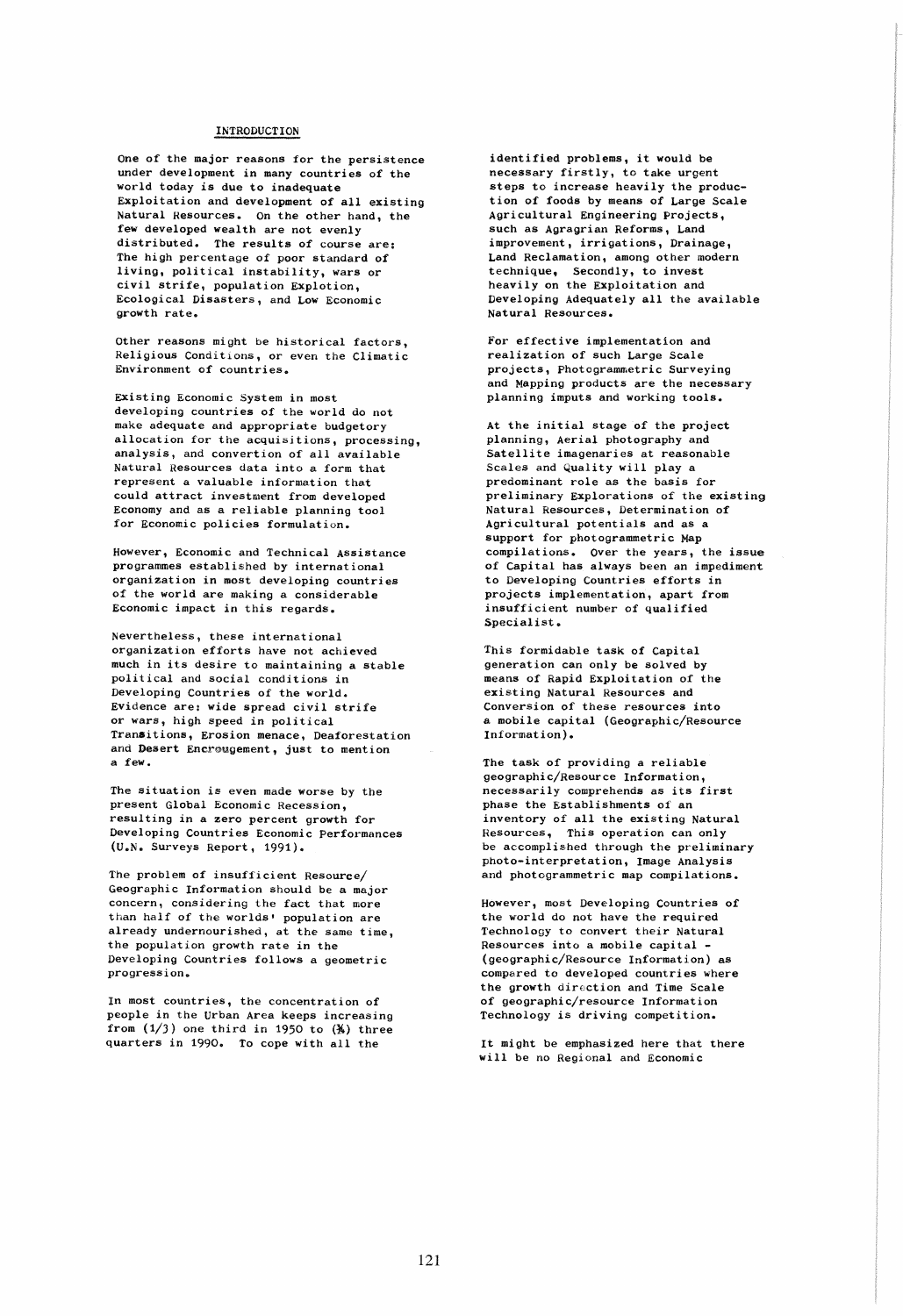Integrations in Developing Countries of the world and that of Africa in particular without a reliable geographic/Resource Information. Conversely, there will be no reliable geographic/resource information without adequate investment in the Technology.

At the International Level, attempt is partially being made by international organization, e.g. U.N. towards assisting developing countries solve these problems of Technology Development, complemented by the assistance offered by highly developed countries e.g. U.S.A., Canada, U.K.

In dealing with the problem of geographic/ resources Information Technological Development, the following issues needs to be critically addressed. There are:

1. What is the actual status of geographic/ resource Information Exploration in various Developing Countries of the world.

At this point it will be expedient to define the term geographic/Resource Information Exploration in the context of this paper. It implies, broadly speaking, Land Surveying, Coverage of Geodetic Triangulation, Determination of ground control points, Aerial and Terrestial photography, photointerpretation, compilation of all possible kinds of maps by photo-grammetric methods for all kinds of application except military applications, and Map Reproduction.

2. Can the annual progress accomplished at the present time in these field be considered as sufficient and satisfactory for an efficient technical and Economic Development of the countries in question.

J. What percentage of the National Revenue and of the public Expenditure is presently spent for geographic/Resource Information Exploration.

Are the Actual Yearly Expenditure adequate for an efficient technical and Economic Development of the Nation in question.

4. If the yearly achievements in this regards is considered insufficient for a given country, what has to be done to improve the situation?

Department of Photogrammetry, Laval University, Canada, has been conducting Research since 1966 to offer solutions to the above questions.

The result of that research project for developing countries Shows a very low level of progress in geographic/Resource Information Exploration and Technological Development.

### ACTUAL STATUS OF GEOGRAPHIC/ RESOURCE INFORMATION EXPLORATION

In all photogrammetric Map Compilation projects, Geodetic Ground Control points are very vital. An inventory of the present coverage of Geodetic Ground Control Points in Developing Countries of the world and Africa in particular shows that about one third  $(1/3)$  of the Land area is covered by principal arcs, measured approximately between 100 and 150 kilometres. In some countries e.g. Nigeria, these gaps are filled in with first order geodetic Triangulation Network.

For Agricultural Engineering and Resource Development projects, Medium Scale Maps at a scale of 1.250,000 to 1.50,000 are essential. The production of such maps requires a more denser Network of controls than the vertical and horizontal Network of controls provided by the principal arcs, investigation, reveals that a little less than one third of the Land Area is covered and densed enough to permit compilation of maps at Medium Scale (African Situation).

Large Scale Maps are required for all Town Planning and development functions, to compile map at such a scale, geodetic ground controls points should be per square kilometres, such density of controls is not found anywhere in Developing Countries except for special purpose applications.

It is evidence from this brief Analysis that the Extension of geodetic ground Control Network do not progress at the rate required for effective inventory of Natural Resources, Explorations and Photogrammetric Map Compilation projects. Studies shows that only small scale mapping (1/1,000,000) at National and International Level are on progress due to the Technical Supports given by international organization, e.g. United Nations.

United Nation Cartographic Reports Shows the following percentage of coverage at the respective Scales world wide (emphasis on Africa).

1,250,000 or Larger About 35% *lz100,OOO* - between 15 - 25%

1: 25,000 - About 5% including cadastral plan.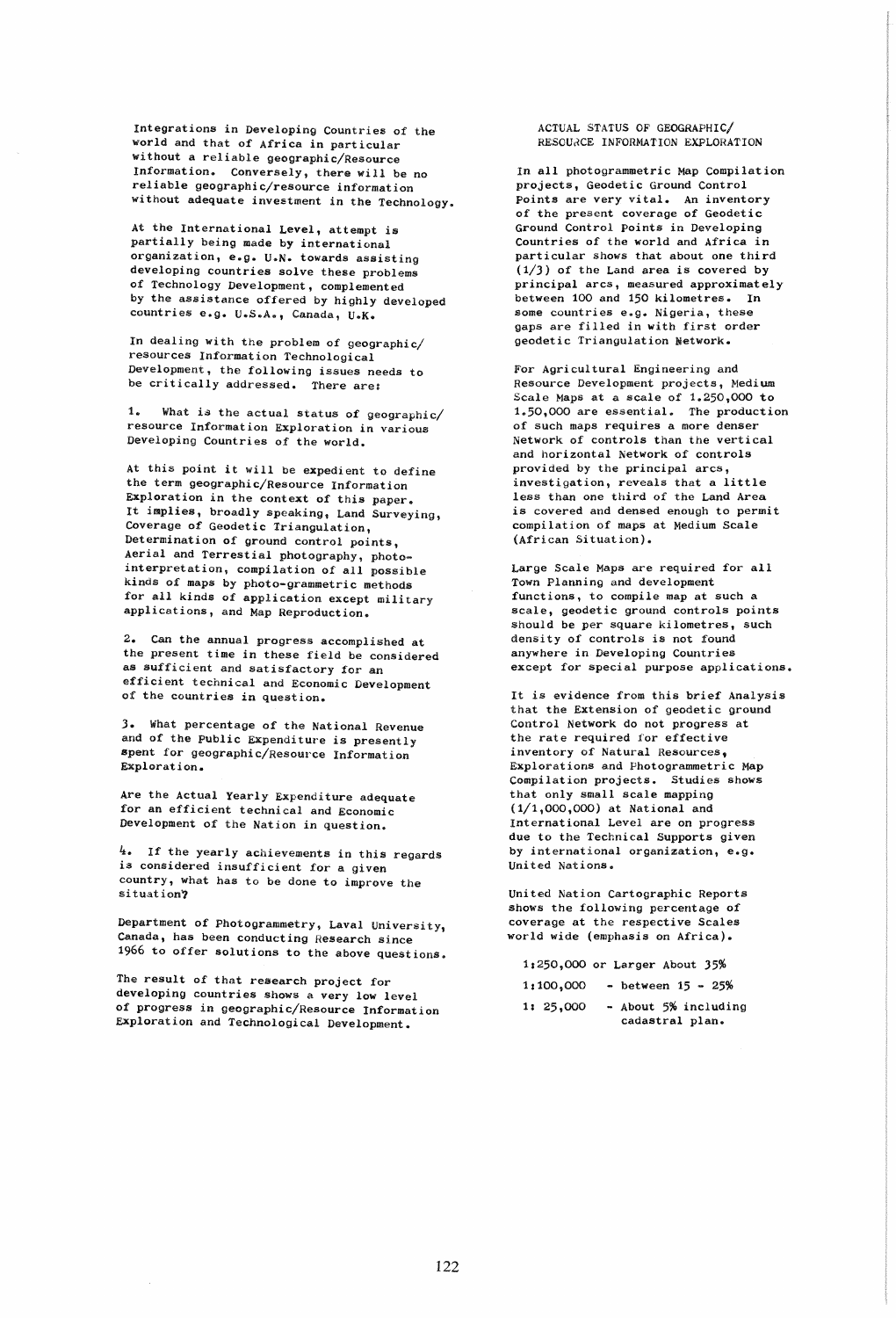The most valuable map needed for Natural Resources exploration are topographical maps of scale 1/100,000 or Larger, from the above records, maps compiled at that scale covers less than 25% of the land area, and at 0.3% progress rate annually.

EValuation of the Existing Maps in developing countries of the world today reveals that most of the maps are out dated and the information contains therein are misleading when compared to the actual situations it attempt to depict on land. But such maps are still being use by Planners and Administrators. The effect of using out dated land information to plan for future development on the current land situation can be very disastrous, particularly in the urban set up where the rate of change in both planimetry and topography sometimes needs a complete remapping of the area in question at a very short time circle. For rural areas maps should be revised periodically to accomodate feature changes in the areas mapped, but this is seldom done in developing countries. The present level of mapping in developing countries posed a serious challenge to all the professional disciplines and specialists involved in the production of geographic/resource information.

## EXPENDITURES

The expenditures for photogrammetric Surveying and mapping for each country must at least be proportioned to the total National Revenue and its annual public Expenditure. The determination of the actual amount spent presently for this purp06e is not an easy task, considering the political implications of such data.

However the following approximate data were last collected between 1966 and 1976.

Total yearly Expenditure for Surveying and Mapping in the entire world - approximate \$1,350,000,000 (dollars) or 0.08 percent (or approximate  $1/1,000$ ) of the National  $revenue - (1)$ 

0.26 percent (or approximate  $%$  of one percent of the public Expenditures -  $(2)$  or  $$10.30$ (dollars) or (approximate 10 dollars) per square kilometres  $(3)$  or  $$0.41$  (dollars) (approximate half a dollar) per in habitant.<br>  $(-4)$ 

The above data, though out dated can be used as a preliminary thumb rule to estimate the average yearly fund which might be spent at the present time by each respective country for its geographic/Resource information Exploration.

Note that  $4$  Values will be obtained if the  $4$  rules are applied; Brandenberger 1968, opinioned that for a country with a low population density and eager to make an inventory of its resources Rule (3) ismest adequate. Those with high population density - Rule  $(4)$  is recommended.

Effort should however be made to update the data at National or International level considering its importance. Such data could be used to determine the actual losses in billion of dollars in the world economy for too slow and annual progress in geographic/resource information exploration. The data will also determine by what rate the annual progress should be in the framework of national and International Economic growth.

# CONCLUSION AND RECOMMENDATIONS

It can therefore be concluded that, the progress rate of geographic/ resource Information Exploration and the Technological advancement in this regards is far too slow compared to the complexity of problems of which such Information and knowledge could have been used to solved. There is urgent need for Government, international organization, specialist in the field of surveying and mapping to restructure their commitments in order to create the deserved impacts in the Economy.

The degree of each individual \*\* commitment and contributions can however be determined through research.

Efforts should be made by respective government to consider as a matter of urgency, stepping up its financial investment in the technology, training and Education of specialist in the surveying and mapping professions, and the Adaptation of modern technological approach to Geographic/ Resource Information Exploration.

In its Human Development report of  $\mathbb{M}$ 1991, the V.N.D.P. said success in this direction would also require a major restructuring of Economic policies of developing countries especially investments that affect human development, in order to create a more prosperous future for Developing Countries; the report urge developing Nations to change its investment pattern most especially in military spendings in order to invest more on human development needs. Massive investment